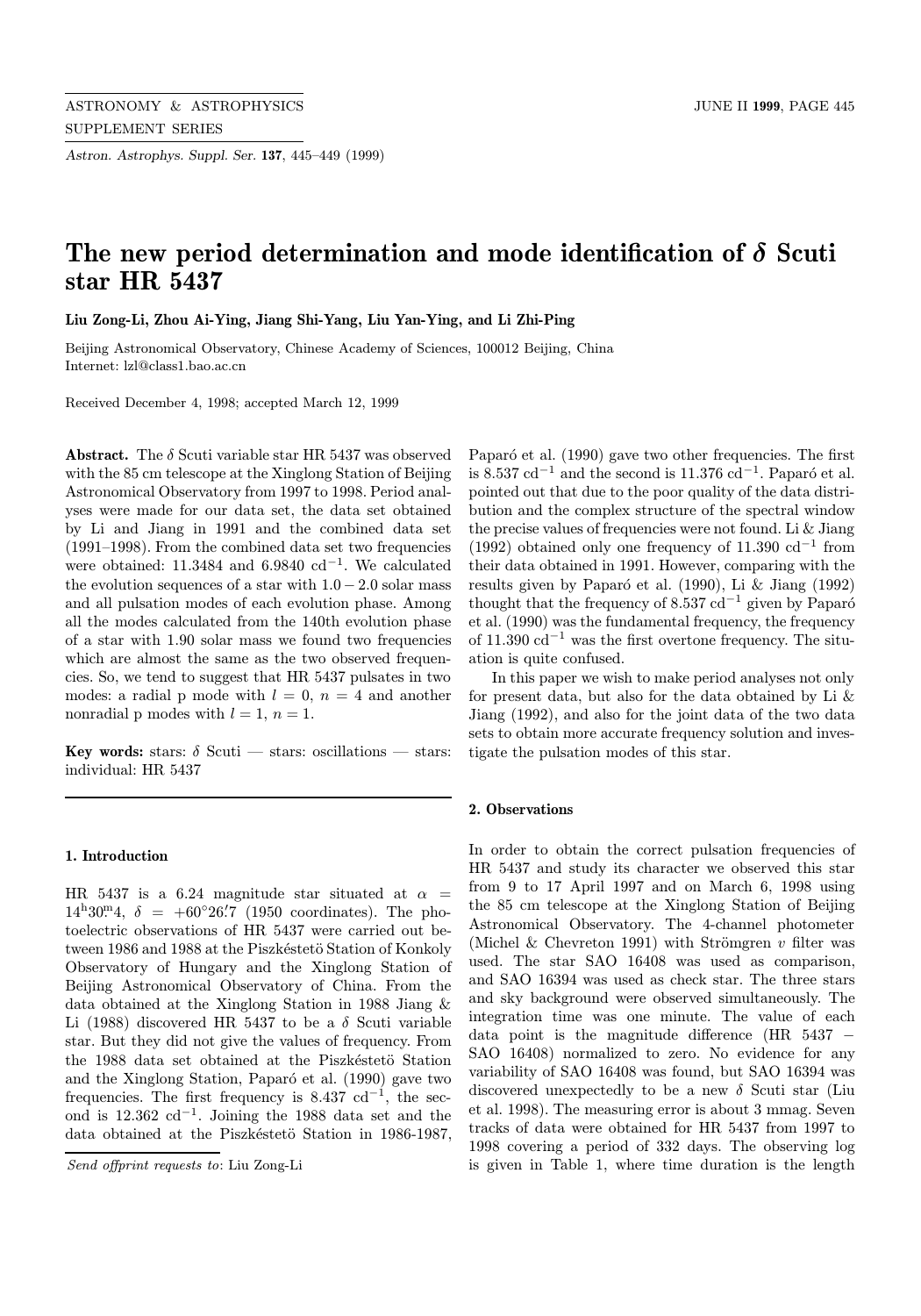| Date       | Time duration (day) | Point number |
|------------|---------------------|--------------|
| 1997.04.09 | 0.2757              | 344          |
| 1997.04.10 | 0.2826              | 390          |
| 1997.04.12 | 0.2524              | 359          |
| 1997.04.13 | 0.1466              | 212          |
| 1997.04.16 | 0.2034              | 272          |
| 1997.04.17 | 0.1472              | 201          |
| 1998.03.06 | 0.1738              | 280          |

Table 1. Observing log of HR 5437 (1997–1998)

of observational run (in days) during each night, point number is the amount of data points during each night.

#### 3. Period analysis

The period analyses were performed using Hao's program (1991), the program PERIOD (Breger 1990) and PERIOD96 (Sperl 1996). In these programs all parameters of pulsation are obtained using a combination of single-frequency Fourier transforms and multifrequency least squares of brightness residuals (LSR). The detailed procedure of period analyses is referenced in Liu's papers (1995, 1996). Besides our data set, we made period analysis for Li and Jiang's data set obtained in 1991 (Li & Jiang 1992) which is the only available data set in the literature. Moreover, we combined the two data sets into one and made period analysis for this long data set so as to obtain a coherent solution. The data points of the combined data set are shown in Fig. 1, where the ordinate is the magnitude difference of HR 5437 and comparison star normalized to zero. The abscissa is the time (+HJD 2448000). All computed results for the three data sets are given in Table 2. In Table 2 the frequency is in cycles per day, the amplitude and standard error are in milli-magnitude, and the phases are normalized to 1.  $\sigma$  is the standard errors of fitting.

From Li and Jiang's data set we only confirmed one frequency of  $11.390 \text{ cd}^{-1}$ . Prewhitening the first frequency, it seems that there is a peak around or larger than  $6 \text{ cd}^{-1}$ in the power spectra. Due to the low observational accuracy and less data points the second frequency could not be confirmed. From our data set we obtained two frequencies: 11.3546 and 5.9966 cd<sup>-1</sup>. However, the value of second frequency is not stable throughout our whole procedure of data processing. While changing the amount of the data points we found that the value of second frequency varied around or larger than 5.9966  $\text{cd}^{-1}$  sometimes. Although the quality of our data set is good, the quantity still is not enough to obtain a satisfactory result. From the combined data set we obtained two frequencies: 11.3484 and  $6.9840 \text{ cd}^{-1}$ . They can fit the data points very well (see Fig. 1). The power spectra of the combined data set are shown in Fig. 2 together with the spectral window. Power spectrum (01) is obtained from the original data.

The frequency with strongest power is the first frequency of 11.3484 cd<sup>-1</sup>. Power spectrum  $(02)$  is obtained from the residuals (original data minus first frequency). The frequency with strongest power is the second frequency of 6.9840  $\text{cd}^{-1}$ . It is very obviously higher than others. So, we think that the two frequencies obtained from the combined data set are reliable.

#### 4. Identification of evolution phase and pulsation mode

In order to compute the evolution phase and identify the pulsation modes of HR 5437, we used a standard stellar structure and evolution code which was developed by Luo (1991, 1997) and a classical adiabatic oscillation program in which the linear oscillation theory was developed by Li (1990, 1994). Henyey method, the equation of state developed by Luo (1994a, 1994b, 1997) and the latest version of the OPAL opacity tables (Iglesias & Rogers 1996) were used in the evolution code. And H and He burning for evolution was considered. First, we used Luo's code to calculate the evolution sequences of a star with  $1.0 - 2.0$ solar mass for an initial composition  $X = 0.68$ ,  $Z = 0.02$ and the mixing length  $\alpha = 1.0$ . We calculated 11 evolution sequences from 1.0 to 2.0  $M_{\odot}$  in step of 0.1  $M_{\odot}$ . Each evolution sequence composed of 220 evolution phases. Using Li's program (1990, 1994) we then calculated all pulsation modes of each evolution phase. Finally, we found two frequencies: 11.3357 cd<sup>-1</sup> with radial p mode ( $l = 0, n = 4$ ) and 7.0235 cd<sup>-1</sup> with nonradial p mode ( $l = 1, n = 1$ ) in the 140th evolution phase of the evolution sequence of a star with 1.9  $M_{\odot}$ . These two calculated frequencies were the same values as the observed frequencies within the errors. The evolutionary track of a 1.9  $M_{\odot}$  star is shown in Fig. 3. The comparison between the observation of HR 5437 and theoretical calculation of a 1.9  $M_{\odot}$  star is listed in Table 3, where C is the calculated value, O is the value obtained from the observation,  $|O - C|$  is the deviation between observation and theoretical calculation,  $f_1$  is the first frequency, and  $f_2$  is the second frequence. From Table 3 we can see the deviations are very small. It is only about 0.01 for the first frequency and 0.04 for the second one.  $l, n$  is the calculated order and degree of a pulsation mode, respectively. So, we tend to suggest that HR 5437 pulsates in two modes: radial p mode with  $l = 0$ ,  $n = 4$ and nonradial p mode with  $l = 1$ ,  $n = 1$ .

In order to check the reliability of pulsation modes and evolution we used the absolute bolometric magnitude  $M_{\text{bol}} = 1.25$  mag and effective temperature  $T_{\text{eff}} = 7900$  K which were derived from the Strömgren  $uvbyH_\beta$  photometric data of HR 5437 and used some calibration formulas (Li & Jiang 1992). And, we know that the absolute bolometric magnitude of the sun  $M_{\text{bol}\odot}$  is 4.75 mag. Putting  $M_{\text{bol}} = 1.25$  mag and  $M_{\text{bol}} = 4.75$  mag into the basic formula  $M_{\text{bol}} - M_{\text{bol}\odot} = -2.5 \log L/L_{\odot}$  we obtained the luminosity of HR 5437 in solar unit  $\log L/L \odot = 1.40$ .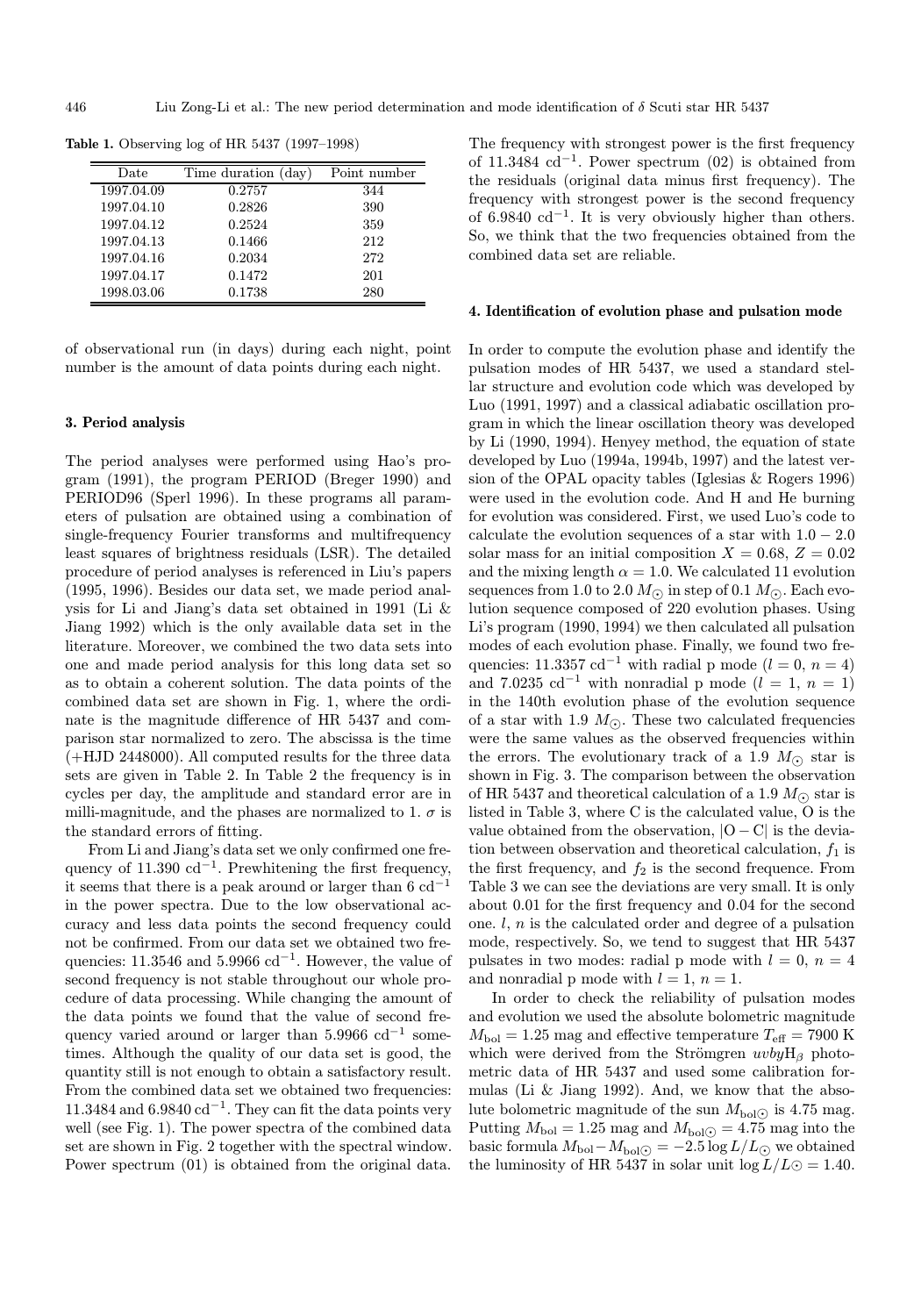

Fig. 1. The data points and fit curves of HR 5437 during 1991–1998. The ordinate is the magnitude difference of HR 5437 and comparison normalized to zero. The abscissa is the time (+HJD 2448000). The fit of the two-frequency solution given in Table 2 is shown as a solid curve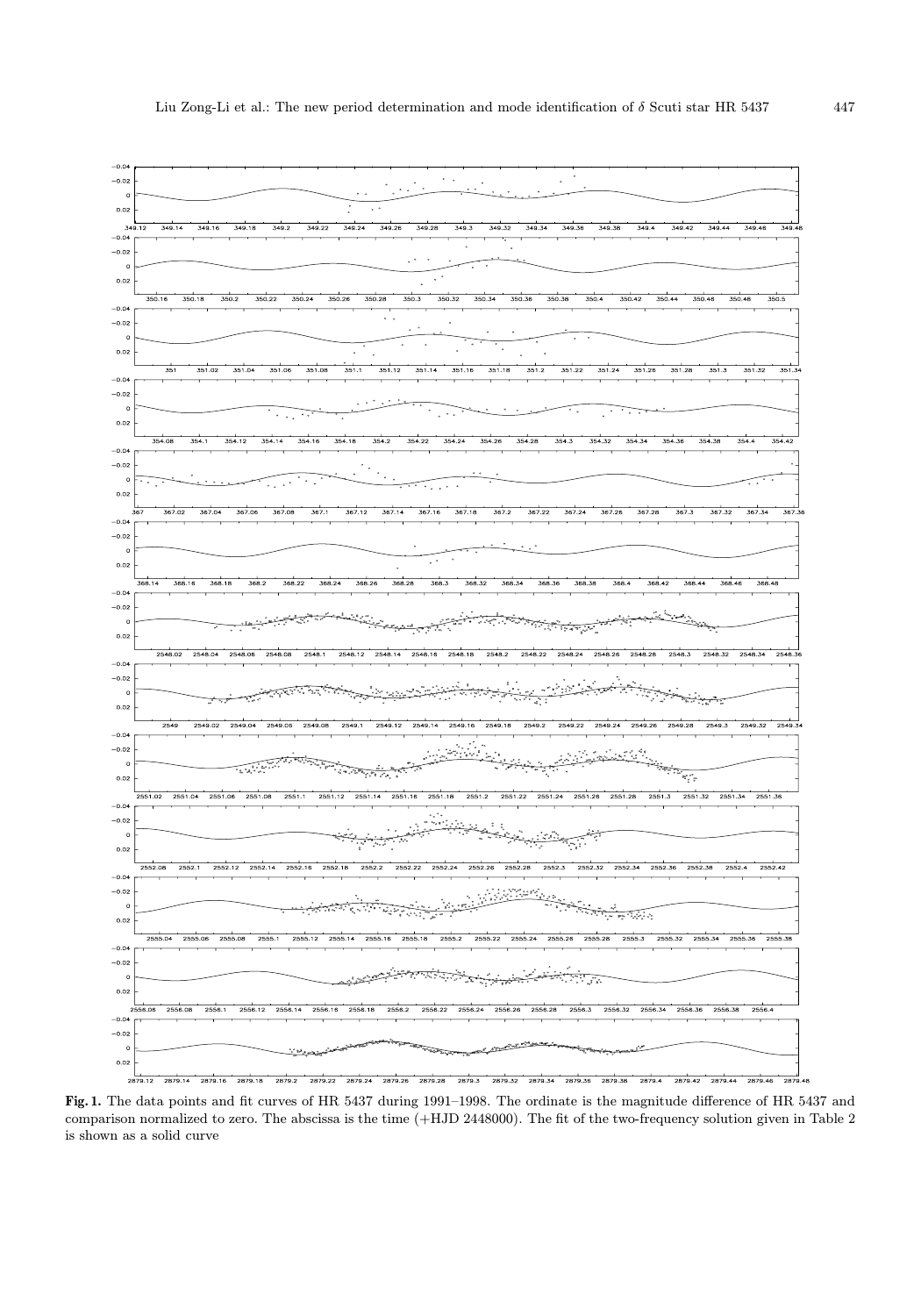Table 2. The pulsation frequency solutions of three data sets of HR 5437

|                                                           | Amplitude | Phase     | $\sigma$ | Data source                       |  |  |  |
|-----------------------------------------------------------|-----------|-----------|----------|-----------------------------------|--|--|--|
| $({\rm cd}^{-1})$                                         | (mmag)    | $(0 - 1)$ | (mmag)   |                                   |  |  |  |
| 11.390                                                    | 7.8       | 0.15      | 9.0      | Li $\&$ Jiang (1992)              |  |  |  |
| 11.3546                                                   | 7.1       | 0.05      | 6.0      | Present                           |  |  |  |
| 5.9966                                                    | 3.0       | 0.65      |          |                                   |  |  |  |
| 11.3484                                                   | 6.8       | 0.15      | 6.6      | Li & Jiang $(1992) +$ Present     |  |  |  |
| 6.9840                                                    | 2.8       | 0.04      |          |                                   |  |  |  |
| POWER SPECTRUM(01)---HR 5437<br>SPECTRAL WINDOW---HR 5437 |           |           |          |                                   |  |  |  |
|                                                           |           |           |          |                                   |  |  |  |
|                                                           |           |           |          |                                   |  |  |  |
|                                                           |           |           |          | $1.2 \times 10^{-5}$<br>$10^{-5}$ |  |  |  |



 $2*10$ 

Fig. 2. Power spectra of the 1991–1998 data set of HR 5437. Power spectrum (01) is obtained from the original data. The frequency with strongest power is the first frequency (11.3484 cd<sup>-1</sup>). Power spectrum (02) is obtained from the residuals (original data minus first frequency). The frequency with strongest power is the second frequency  $(6.9840 \text{ cd}^{-1})$ . Power spectrum  $(03)$  is obtained from the residuals (original data minus first and second frequencies). The ordinate is the power (mag<sup>2</sup>). The abscissa is frequency  $(\mathrm{cd}^{-1})$ 

Table 3. The comparison of pulsation frequencies and parameters between observation of HR 5437 and theoretical calculation of a star with 1.9 solar mass

| Item                  | Mode | $n_{\rm c}$ |         |         |        |
|-----------------------|------|-------------|---------|---------|--------|
|                       |      |             | 11.3484 | 11.3357 | 0.0127 |
| $J_{2}$               | D    |             | 6.9840  | 7.0235  | 0.0395 |
| $\log(L/L_{\odot})$   |      |             | 1.40    | 1.41    | 0.01   |
| $\log T_{\text{eff}}$ |      |             | 3.90    | 3.90    | 0.0    |

And the logarithm of effective temperature equals 3.90:  $\log T_{\text{eff}} = 3.90$ . We found that the deviations between these two values and calculated values in the 140th evolution phase of the evolution sequence of a star with 1.9  $M_{\odot}$ are small. The comparison between theoretical calculation and observation is listed in Table 3. The observed position of HR 5437 on the evolution path is shown in Fig. 3 with an asterisk. It places exactly on the modeling evolution sequence curve.

FREQUENCY-

 $\zeta$  o/d

 $O<sub>1</sub>$ 

XWER  $\sim$ 

 $\mathbf{o}$ .